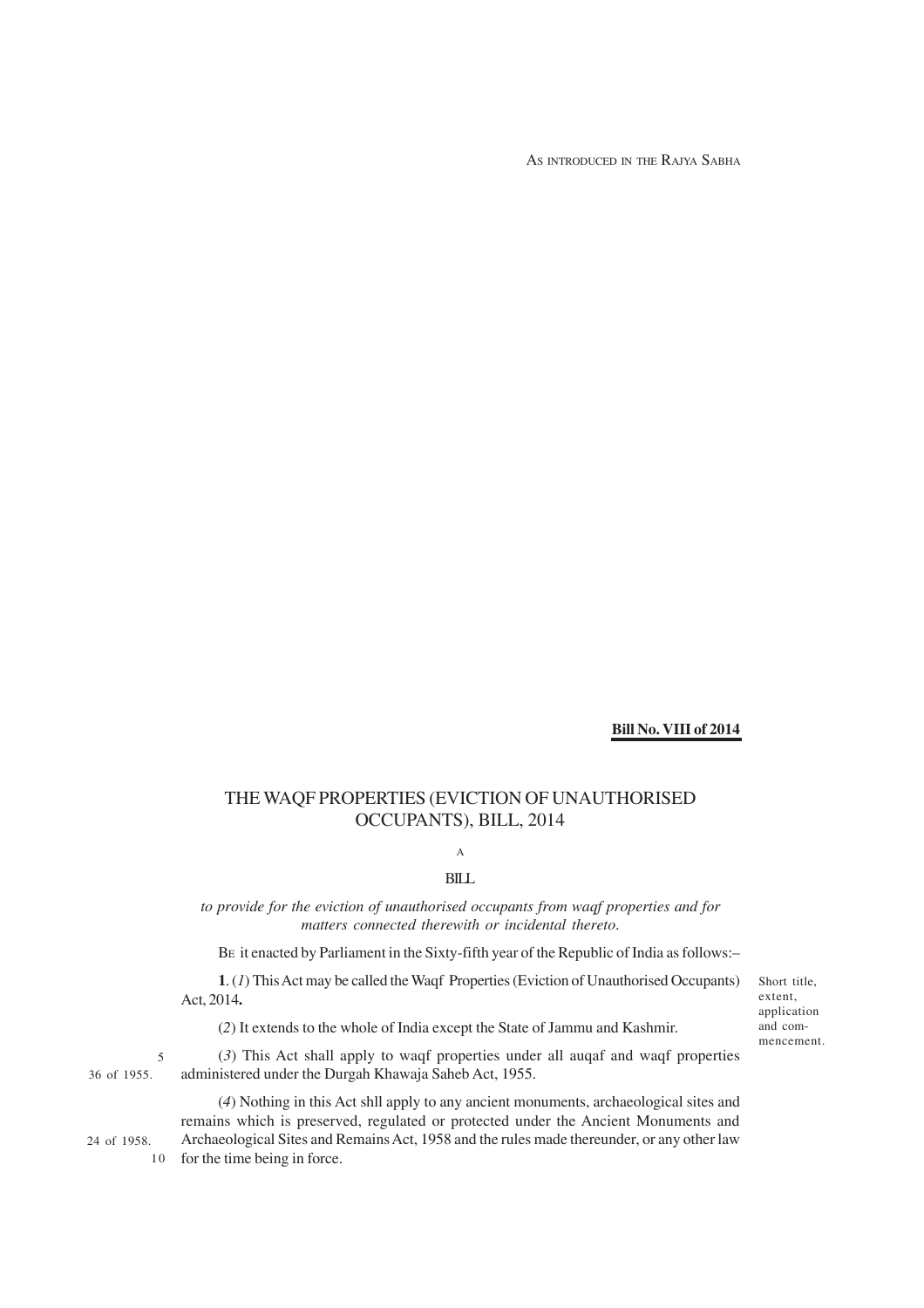(*5*) It shall come into force in a State on such date as the Central Government may, by notification in the Official Gazette, appoint; and different dates may be appointed for different areas within a State and for different provisions of this Act, and any reference in any provision to the commencement of this Act, shall, in relation to any State or area therein, be construed as reference to the commencement of that provision in such State or area.

Definitions.

**2**. (*1*) In this Act unless the context otherwise requires,––

(*a*) "prescribed" means prescribed by the rules made under this Act;

(*b*) "rent", in relation to any waqf property means, the consideration payable periodically for the authorised occupation of the property, and includes––

(*i*) any charge for electricity, water or any other services in connection with the occupation of the waqf property; 10

(*ii*) any tax (by whatever name called) payable in respect of the waqf property,

where such charge or tax is payable by the waqf or the Board;

(*c*) "statutory authority" in relation to waqf property means any waqf Board or 15 waqf or anyone acting on its behalf including mutawallis;

(*d*) "temporary occupation", in relation to any waqf property means occupation by any person on the basis of permission granted by the waqf or the Board for a total period (including the extended period, if any) which is less than thirty days;

(*e*) "Tribunal" means the Tribunal constituted under sub-section (*1*) of section 83 of the Waqf Act, 1995; 20

(*f*) "unauthorised occupation", in relation to any waqf property means, the occupation by any person of the waqf property without authority for such occupation, and includes the continuance in occupation by any person of the waqf property after the statutory authority, (whether by way of lease or any other mode of transfer)**,** under which the person was allowed to occupy the property has expired or has been determined for any reason whatsoever;  $25$ 

(*g*) **"**waqf " means any of the following waqf properties, namely: ––

*(i)* any movable or immovable property referred to in clause (*r*) of section 3 of the Waqf Act, 1995 which includes any land or any building or part of building and includes–– 43 of 1995. 30

*(ii*) the garden, water bodies, grounds, if any, appertaining to such building or part of a building, and

(*iii*) any fittings affixed to such building or part of a building for the more beneficial enjoyment thereof;

(*h*) "Waqf Estate Officer" means the Chief Executive Officer appointed under section 23 of the Waqf Act, 1995;

(*2*) The words and expressions used herein and not defined but defined in the Waqf Act, 1995 shall have the meanings respectively assigned to them under the said Act.

Eviction from temporary occupation.

**3**. Notwithstanding anything contained in section 4 or section 5, if the Waqf Estate Officer, after making such inquiry as he deems expedient in the circumstances of the case, is satisfied that any person who was allowed temporary occupation of any waqf property or is in unauthorised occupation of the said property, he may, for reasons to be recorded in writing, make an order for the eviction of such person forthwith and thereupon, if such person refuses or fails to comply with the said order of eviction, he may evict him from the waqf property and take possession thereof and may, for that purpose, use such force as may be necessary. 40 45

5

43 of 1995.

35

43 of 1995.

43 of 1995.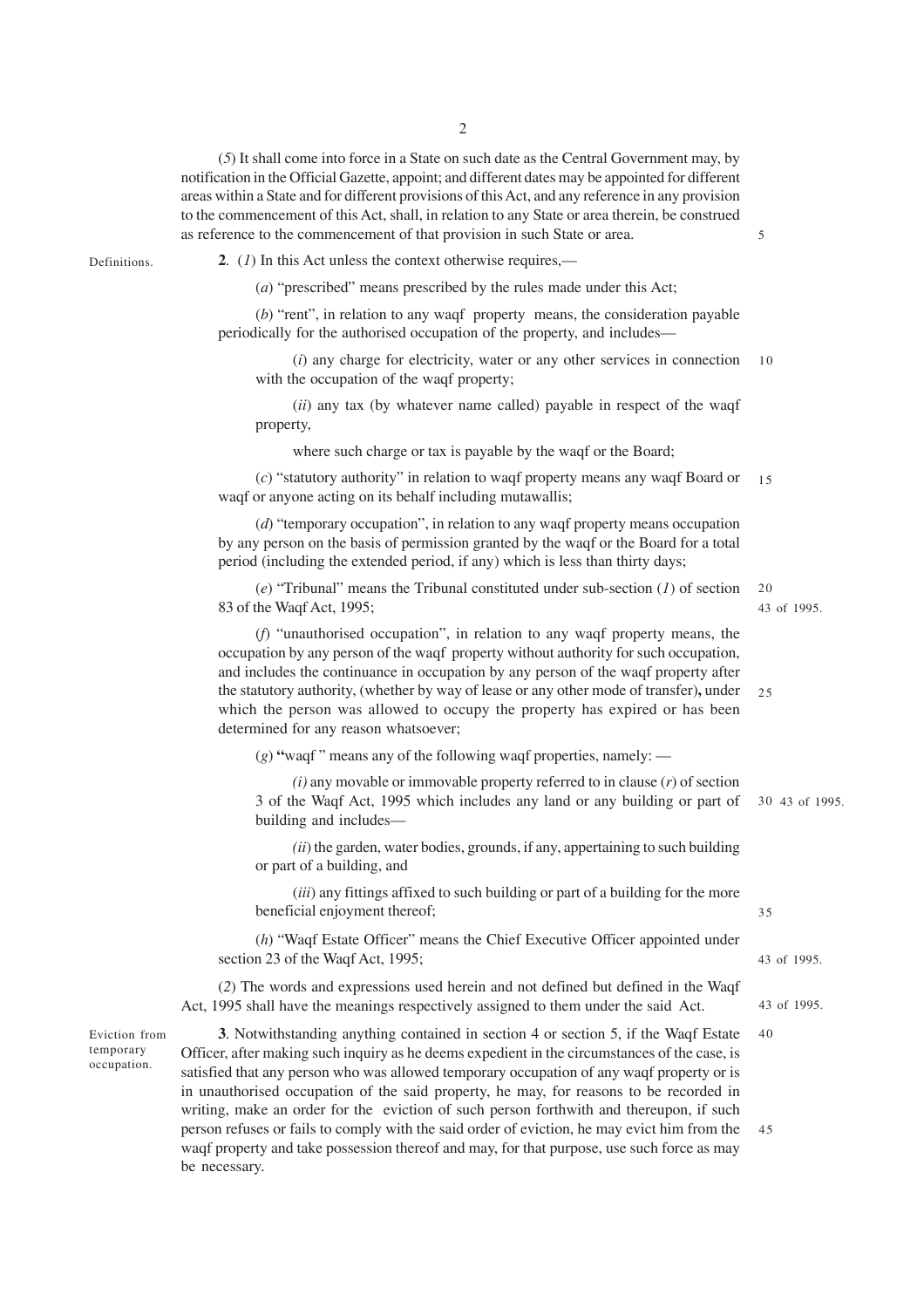**4**. (*1*) If the Waqf Estate Officer is of the opinion that any person is in unauthorised occupation of any waqf property and that he should be evicted, the Waqf Estate Officer shall issue, in the manner hereinafter provided, a notice in writing calling upon such person to show cause why an order of eviction should not be made.

(*2*) The notice referred to in sub-section (*1*) shall–– 5

> (*a*) specify the grounds on which the order of eviction is proposed to be made; and

> (*b*) require such person who is, or may be in occupation of, or claims interest, in the waqf property,

 (*i*) to show cause, if any, against the proposed order on or before such date as is specified in the notice, being a date not earlier than seven days from the date of issue thereof; and

 (*ii*) to appear before the Waqf Estate Officer on the date specified in the notice along with evidence which he intends to produce in support of the cause shown, and also for personal hearing, if such hearing is desired.

(*3*) The Waqf Estate Officer shall cause the notice to be served by registered post or by having it affixed on the outer door or some other conspicuous part of the waqf property, and in such other manner as may be prescribed, whereupon the notice shall be deemed to have been duly given to the person concerned.

- **5.** (*1*) If, after considering the cause, if any, shown by any person in pursuance of a notice under section 4 and any evidence produced by him in support of the same and after personal hearing, if any, given under clause (*b*) of the sub-section (*2*) of section 4, the Waqf Estate Officer is satisfied that the waqf property is in unauthorised occupation, the Waqf Estate Officer may make an order of eviction, for reasons to be recorded therein, directing  $20$
- that the waqf property shall be vacated, on such date as may be specified in the order, by the person who may be in occupation thereof or any part thereof, and cause a copy of the order to be served by registered post or to be affixed on the outer door or some other conspicuous part of the waqf property. 25
- (*2*) If any person refuses or fails to comply with the order of eviction on or before the date specified in the said order or within fifteen days of the date of its publication under sub-30 section (1), whichever is later, the Waqf Estate Officer or any other officer duly authorised by the Waqf Estate Officer in this behalf may, after the date so specified or after the expiring of the period aforesaid, whichever is later, evict that person from, and take possession of the waqf property and may, for that purpose, use such force as may be necessary.

**6.** (*1*) No person shall–– 35

> (*a*) erect or place or raise any building or any movable or immovable structure or fixture;

(*b*) display or spread any goods**;** or

(*c*) bring or keep any cattle or other animal,

on or against, or in front of any waqf property except in accordance with the permission, whether by way of lease or any other mode of transfer, under which he was allowed to occupy such property. 40

 (*2*) Where any building or other immovable structure or fixture has been erected, placed or raised on any waqf property in contravention of the provisions of sub-section (*1*), the Waqf Estate Officer may serve upon the person erecting such building or other structure or fixture, a notice requiring him either to remove, or to show cause why he shall not remove such building or other structure or fixture from the waqf property within such period, not being less than seven days, as he may specify in the notice; and on the omission or refusal of such person either to show cause or to remove such building or other structure or fixture 45

from the waqf property, or where the cause shown is not, in the opinion of the Waqf Estate Officer, sufficient, the Waqf Estate Officer may by order, remove or cause to be removed the 50

unauthorised occupants.

Power to remove unauthorised construction. etc.

Eviction of

Issue of notice to show cause against order of eviction.

15

10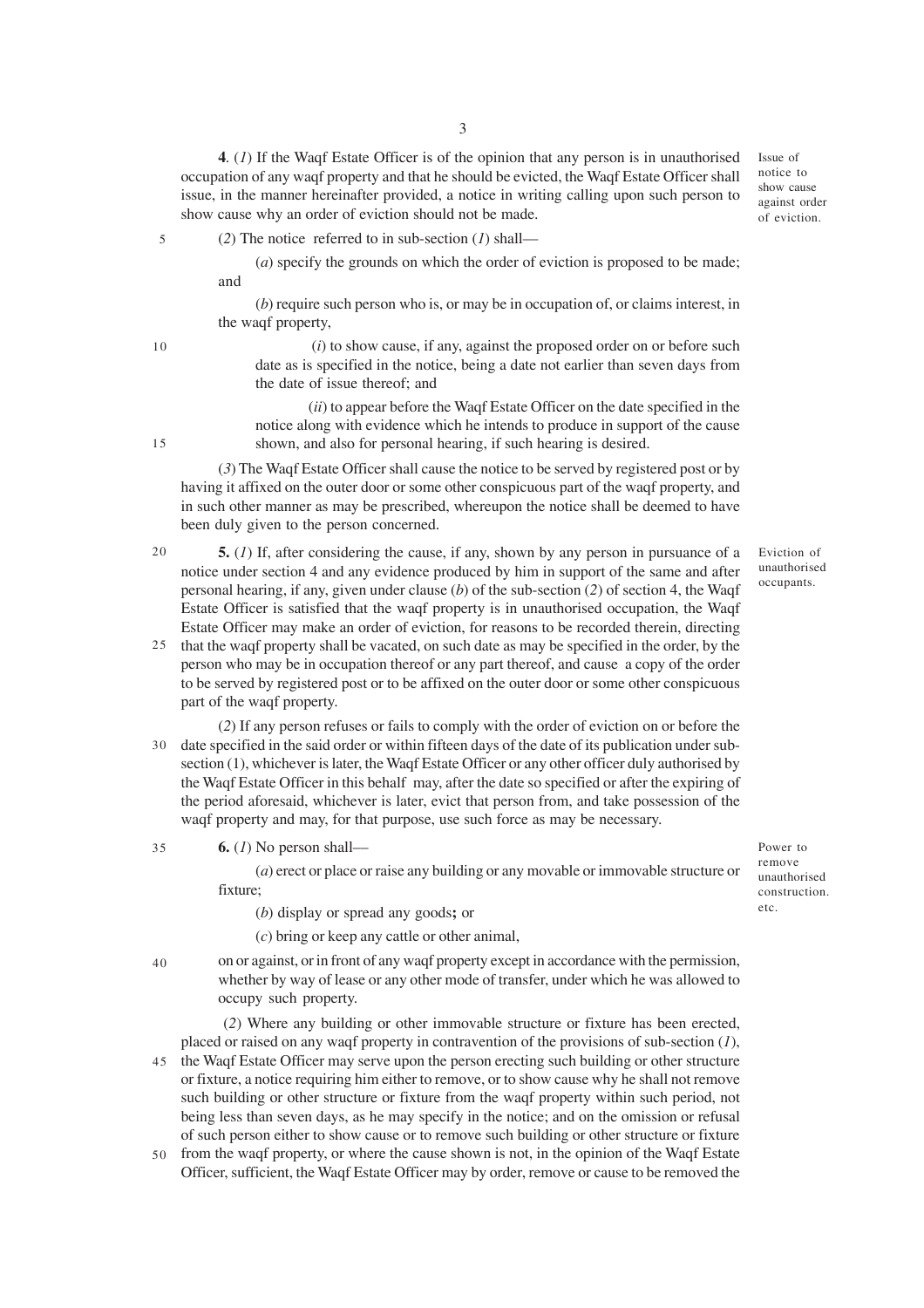building or other structure or fixture from the waqf property and recover the cost of such removal from the person aforesaid as an arrear of land revenue.

(*3*) Where any movable structure or fixture has been erected, placed or raised, or any goods have been displayed or spread, or any cattle or other animal has been brought or kept, on any waqf property, in contravention of the provision of sub-section (*1*) by any person, the Waqf Estate Officer may, by order, remove or cause to be removed without notice, such structure, fixture, goods, cattle or other animal as the case may be, from the waqf property and recover the cost of such removal from such person as an arrear of land revenue.

Order of demolition of unauthorised construction.

**7.** (*1*) Where the erection of any building or execution of any work has been commenced, or is being carried on, or has been completed on any waqf property by any person in occupation of such waqf property under the permission, whether by way of lease or any other mode of transfer, and such erection of building or execution of work is in contravention of, or not authorised by, such authority, then, the Waqf Estate Officer may, in addition to any other action that may be taken under this Act or in accordance with the terms of the permission aforesaid, make an order, for reasons to be recorded therein, directing that such erection or work shall be demolished by the person at whose instance the erection or work has been commenced, or is being carried on, or has been completed, within such period, as may be specified in the order: 10 15

Provided that no order under this sub-section shall be made unless the person concerned has been served by means of a notice of not less than seven days in the prescribed manner, a reasonable opportunity of showing cause as to why such order should not be made.  $20$ 

(*2*) Where the erection or work has not been completed, the Waqf Estate Officer may, by the same order or by a separate order, whether made at the time of issue of the notice under the proviso to sub-section (*1*) or at any other time, direct the person at whose instance the erection or work has been commenced, or is being carried on, to stop the erection or work until the expiry of the period within which an appeal against the order of demolition, if made, may be preferred under section 12. 25

(*3*) The Waqf Estate Officer shall cause every order made under sub-section (*1*), or, as the case may be, under sub-section (*2*) to be served, by registered post or affixed on the outer door, or some other conspicuous part, of the waqf property.

(*4*) Where no appeal has been preferred against the order of demolition made by the Waqf Estate Officer under sub-section (*1*) or where an order of demolition made by the Waqf Estate Officer under that sub-section has been confirmed on appeal, whether with or without variation, the person against whom the order has been made shall comply with the order within the period specified therein, or, as the case may be, within the period, if any, fixed by the Tribunal on appeal, and, on the failure of the person to comply with the order within such period, the Waqf Estate Officer or any other Officer duly authorised by the Waqf Estate Officer in this behalf, may cause the erection or work to which the order relates to be demolished. 35

(*5*) Where an erection or work has been demolished, the Waqf Estate Officer may, by order, require the person concerned to pay the expenses of such demolition within such time and in such number of instalments, as may be specified in the order. 40

Power to seal unauthorised construction.

**8.** (*1*) It shall be lawful for the Waqf Estate Officer, at any time, before or after making an order of demolition under section 7, to make an order directing the sealing of such erection or work or of the waqf property in which such erection or work has been commenced or is being carried on or has been completed in such manner as may be prescribed, for the purpose of carrying out the provision of this Act, or for preventing any dispute as to the nature and extent of such erection or work. 45

(*2*) Where any erection or work on any waqf property in which any erection or work is being carried on has, or have been sealed, the Waqf Estate Officer may, for the purpose of demolishing such erection or work in accordance with the provisions of this Act, order such seal to be removed. 50

30

5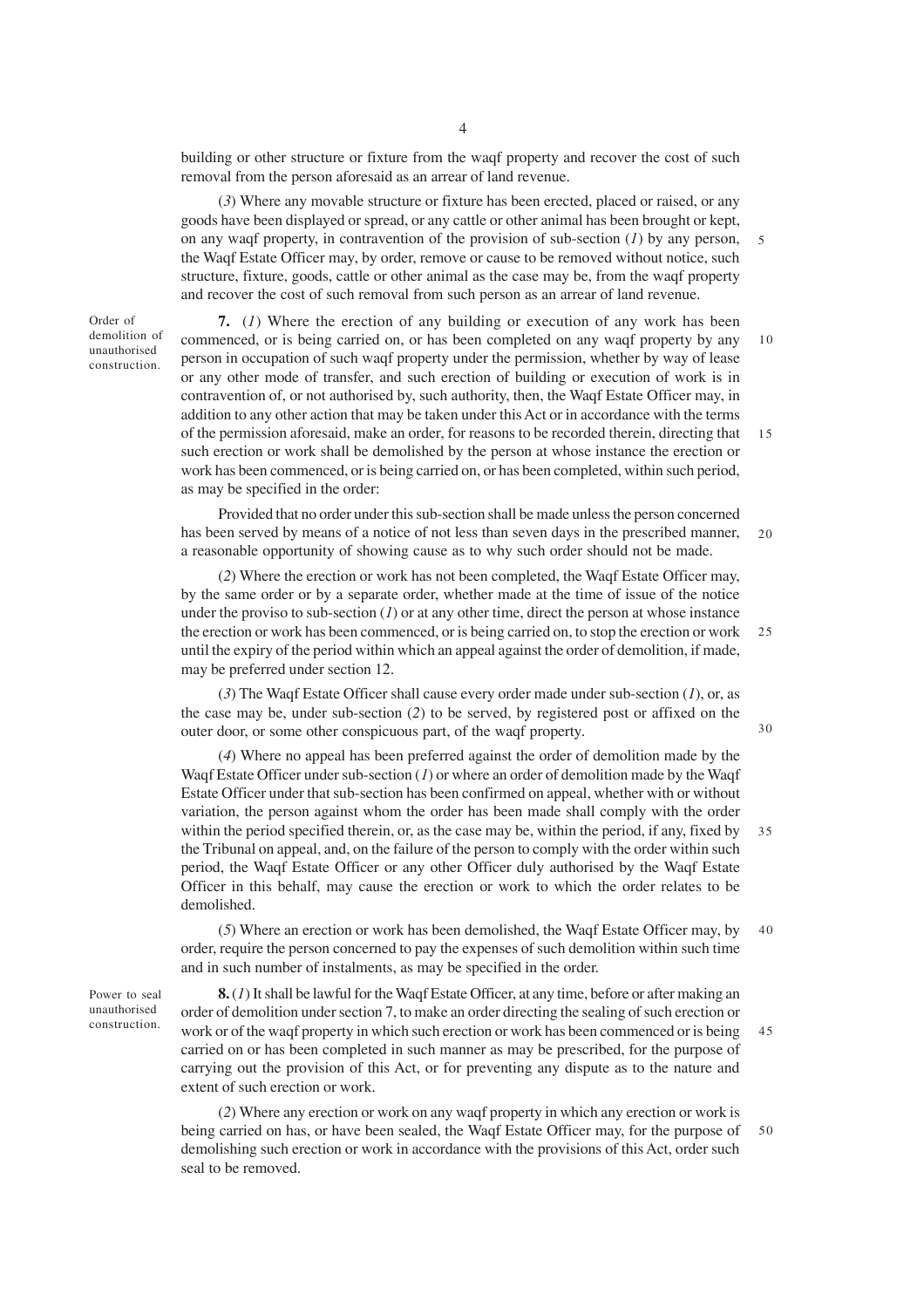(3) No person shall remove such seal except––

(*a*) under an order made by the Waqf Estate Officer under sub-section (*2*); or

(*b*) under an order of the Tribunal made in an appeal under this Act.

**9.** (*1*) Where any person has been evicted from any waqf property under section 5, or where any building or other work has been demolished under section 7, the Waqf Estate 5 Officer may, after giving fourteen days notice to the person from whom possession of the waqf property has been taken and after publishing the notice in at least one newspaper having circulation in the locality, remove or cause to be removed or dispose of by public auction any property remaining on such property.

(*2*) Where any goods, materials, cattle or other animals have been removed from any waqf property under section 6, the Waqf Estate Officer may, after giving fourteen days notice to the person owning such goods, materials, cattle or other animals and after publishing the notice in at least one newspaper having circulation in the locality, dispose of, by public auction, such goods, materials cattle or other animals. 10

- (*3*) Notwithstanding anything contained in sub-section (*1*) and sub-section (*2*), the giving or publication of any notice referred to therein shall not be necessary in respect of any property which is subject to speedy and natural decay, and the Waqf Estate Officer may, after recording such evidence as he may think fit, cause such property to be sold or otherwise disposed of in such manner as he may think fit. 15
- (*4*) Where any property is sold under sub-section (*1*), the sale proceeds thereof shall, after deducting the expenses of the sale and the amount, if any, due to the Waqf or Waqf Board on account of arrears of rent or damages or costs, be paid to such person as may appear to the Waqf Estate Officer to be entitled to the same: 20
- Provided that where the Waqf Estate Officer is unable to decide as to the person to whom the balance of the amount is payable or as to the apportionment of the same, he may 25 refer such dispute to the civil court of the competent jurisdiction and the decision of the court thereon shall be final.

(*5*) The expression "cost" referred to in sub-section (*4*), shall include the cost, of removal or recoverable under section 6 and the cost of demolition recoverable under section 7. 30

**10.** (*1*) Where any person is in arrears of rent payable in respect of any waqf property, the Waqf Estate Officer may, by order, require that person to pay the same within such time and in such instalments as may be specified in the order.

(*2*) Where any person is, or has at any time been, in unauthorised occupation of any waqf property, the Waqf Estate Officer may, having regard to such principles of assessment 35 of damages as may be prescribed, assess the damages on account of the use or occupation of such property and may, by order, require that person to pay the damages within such time and in such instalments as may be specified in the order.

(*3*) While making an order under sub-section (*1*) or sub-section (*2*), the Waqf Estate Officer may direct that the arrears of rent or, as the case may be, damages or costs shall be 40 payable together with simple interest at such rate as may be prescribed, not being a rate exceeding the current rate of interest within the meaning of Interest Act, 1978.

(*4*) No order under sub-section (*1*) or sub-section (*2*) shall be made against any person until after the issue of notice in writing to the person calling upon him to show cause within such time as may be specified in the notice, why such order should not be made, and until his objections, if any, and any evidence he may produce in support of the same, have been considered by the Waqf Estate Officer. 45

**11.** A Waqf Estate Officer shall, for the purpose of holding an inquiry under this Act, have the same powers as are vested in civil court under the Code of Civil Procedure, 1908, when trying a suit in respect of the following matters, namely:— 50

Power to require payment of rent or damages in respect of waqf properties.

Power of Waqf Estate Officer.

property left on waqf property by unauthorised occupants.

Disposal of

14 of 1978

5 of 1908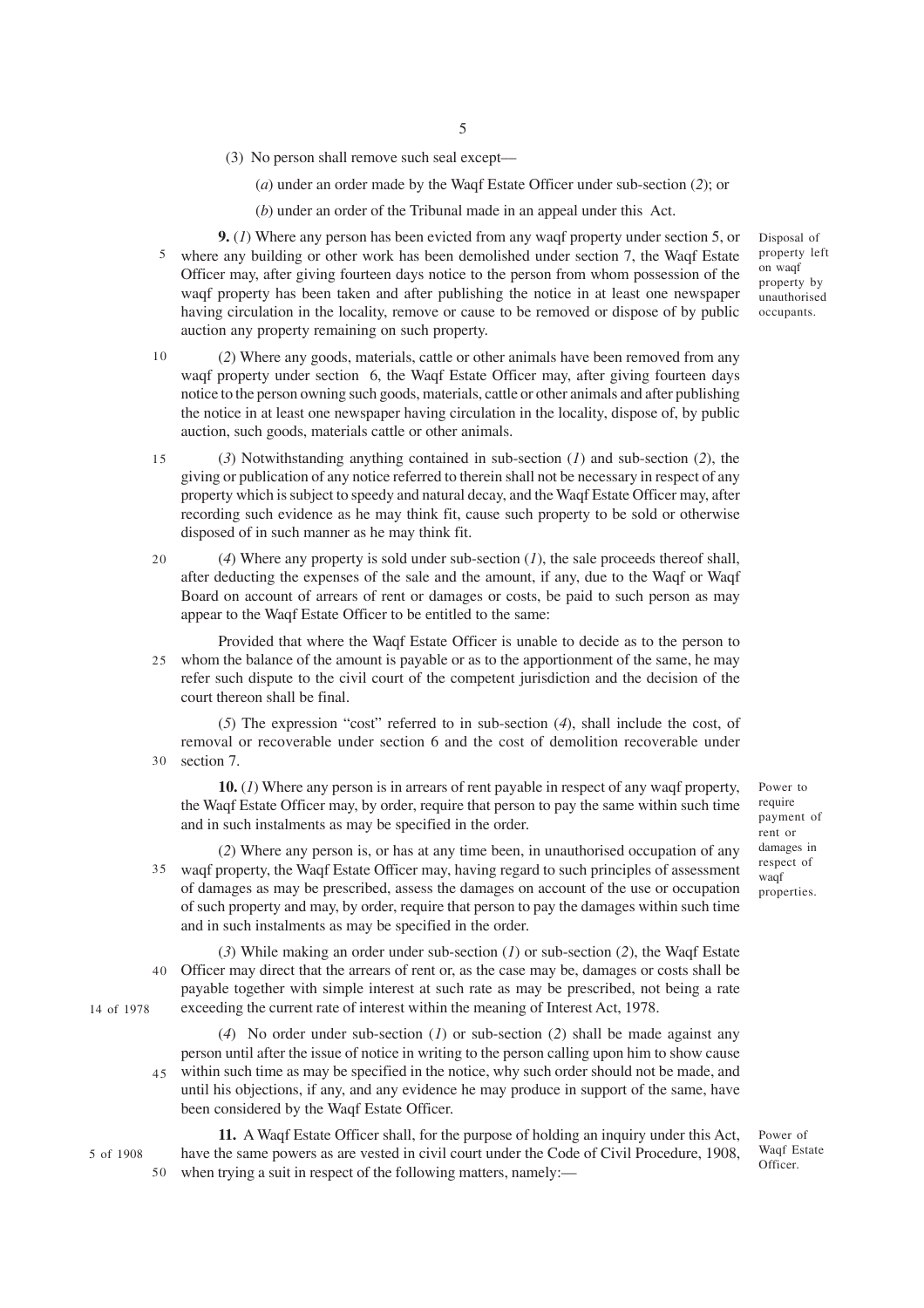*(a)* summoning and enforcing the attendance of any person and examining him on oath;

*(b)* requiring the discovery and production of documents; and

*(c)* any other matter which may be prescribed.

Appeals.

**12.** (*1*) An appeal shall lie, from every order of the Waqf Estate Officer made in respect of any waqf property under section 5 or section 7 or section 8 or section 10, to the Tribunal having jurisdiction in the area where such property is situated. 5

(*2*) An appeal under sub-section (*1*) shall be preferred,––

(*a*) in the case of an appeal from an order under section 5, within twelve days from the date of publication of the order under sub-section (*1*) of that section;

10

(*b*) in the case of an appeal from an order under section 7 or section 10, within twelve days from the date on which the order is communicated to the appellant; and

(*c*) in the case of an appeal from an order under section 8, within twelve days from the date of such order:

Provided that the Tribunal may entertain the appeal after the expiry of the said period, if it is satisfied that the appellant was prevented by sufficient cause from filing the appeal in time. 15

(*3*) Where an appeal is preferred from an order of the Waqf Estate Officer, the Tribunal may stay the enforcement of that order for such period and on such conditions as it deems fit:

20

Provided that where the construction or erection of any building or other structure or fixture or execution of any other work was not completed on the day on which an order was made under section 7 for the demolition or removal of such building or other structure or fixture, the Tribunal shall not make any order for the stay of enforcement of such order, unless such security, as may be sufficient in the opinion of the Tribunal, has been given by the appellant for not proceeding with such construction, erection or work pending the disposal of the appeal. 25

(*4*) Every appeal under this section shall be disposed of by the Tribunal as expeditiously as possible.

(*5*) The costs of any appeal under this section shall be in the discretion of the Tribunal. 30

Finality of orders.

**13.** Save as otherwise expressly provided in this Act, every order made by a Waqf Estate Officer or Tribunal under this Act shall be final and shall not be called in question in any original suit, application or execution proceeding and no injunction shall be granted by any court or other authority in respect of any action taken or to be taken in pursuance of any power conferred by or under this Act.

35

**14.** (*1*) If any person unlawfully occupies any waqf property, he shall be punishable with simple imprisonment for a term which may extend to six months, or with fine which may extend to five thousand rupees, or with both:

Provided that a person who, having been lawfully in occupation of any waqf property, by virtue of any permission (whether by way of lease or by any other mode of transfer continues to be in occupation of such property after such permission has ceased to be valid, shall not be guilty of such offence. 40

(*2*) If any person who has been evicted from any waqf property under this Act again occupies the property without permission for such occupation, he shall be punishable with imprisonment for a term, which may extend to one year or with fine which may extend to five thousand rupees, or with both. 45

Offences and penalty.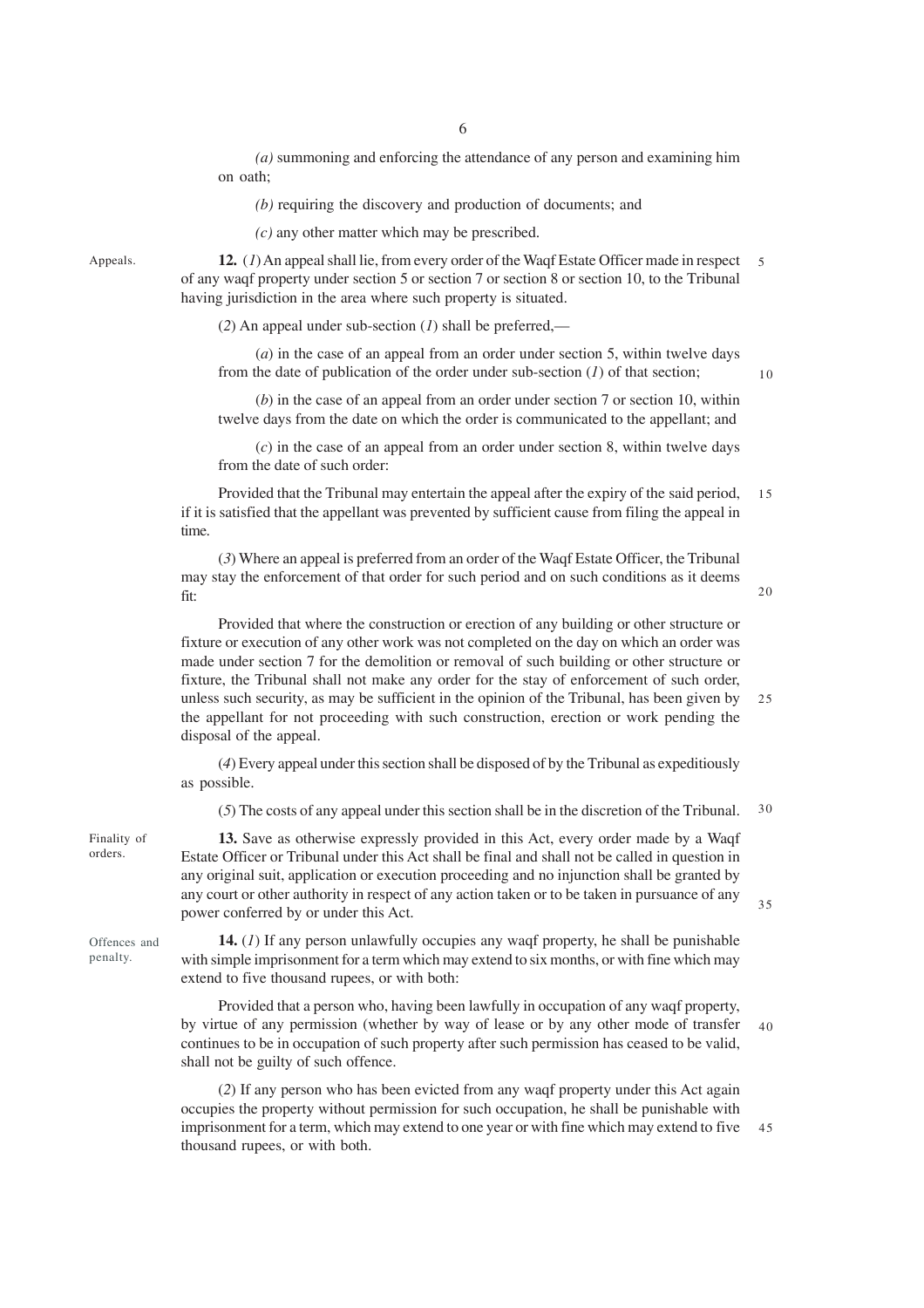(*3*) Any magistrate convicting a person under sub-section (*2*) may make an order for evicting that person summarily and he shall be liable to such eviction without prejudice to any other action that may be taken against him under this Act.

- 2 of 1974.
- **15.** The Code of Criminal Procedure, 1973 shall apply to an offence under section 14 as if it were a cognizable offence––

**Offences** under section 14 to be cognizable.

- (*a*) for the purposes of investigation of such offence, and
- (*b*) for the purposes of matters other than—

(*i*) matters referred to in section 42 of that Code, and

10

5

 (*ii*) arrest of a person except on the complaint of, or upon information received from, an officer of the Board equivalent to the rank of a Group A officer of the Central Government or where it is not possible to specify an officer of such equivalent rank, such executive officer as may be appointed by the Board.

**16.** If the Waqf Estate Officer has reason to believe that any person is in unauthorised occupation of any waqf property, the Waqf Estate Officer or any officer authorised by him in this behalf may require that person or any other person to furnish information relating to the names and other particulars of the person in occupation of the waqf property and every person so required shall be bound to furnish the information in his possession. 15

**17.** (*1*) Where any person against whom any proceeding for the determination of arrears of rent or for the assessment of damages or for the determination of the amount payable by way of interest on such arrears of rent or damages is to be or has been taken dies before the proceeding is taken or during the pendency thereof, the proceeding may be taken or, as the case may be, continued against the heirs or legal representatives of that person.  $20$ 

(*2*) Where any person from whom any cost of removal of any building or other structure or fixture, or, as the case may be, any goods, cattle or other animal is to be recovered under sub-section (*2*) or sub-section (*3*) of section 6, or any expenses of demolition are to be recovered under sub-section (*5*) of section 7, dies before any proceeding is taken for the recovery of such cost or during the pendency thereof, the proceeding may be taken or, as the case may be, continued against the heirs or legal representatives of that person.  $25$ 

(*3*) Any amount due to a waqf or Board from any person whether by way of arrears of rent or damages or costs of removal referred to in section 6 or expenses of demolition referred to in section 7 or interest referred to in sub-section (*3*) of section 10 or any other cost shall, after the death of the person, be payable by his heirs or legal representatives but their liability shall be limited to the extent of the assets of the deceased in their hands. 30

**18.** If any person refuses or fails to pay the expenses of demolition payable under subsection (*5*) of section 7 or the arrears of rent payable under sub-section (*1*) of section 10 or the damages payable under sub-section (*2*) or the interest determined under sub-section (*3*) of that section or the costs awarded to the waqf or the Board under sub-section (*5*) of section 12 or any portion of such rent, damages, expenses, interest or costs, within the time, if any, specified therefor in the order relating thereto, the Waqf Estate Officer may issue a certificate for the amount due to the Collector who shall proceed to recover the same as an arrear of land 35 40

revenue.

**19.** No court shall have jurisdiction to entertain any suit or proceeding in respect of—

(*a*) the eviction of any person who is in unauthorised occupation of any waqf property, or

45

(*b*) the removal of any building, structure or fixture or goods, cattle or other animal from any waqf property under section 6, or

(*c*) the demolition of any building or other structure made, or ordered to be made, under section 7, or

obtain information.

Power to

Liability of heirs and legal representatives.

Recovery of rent, etc., as an arrear of land revenue.

Bar of jurisdiction.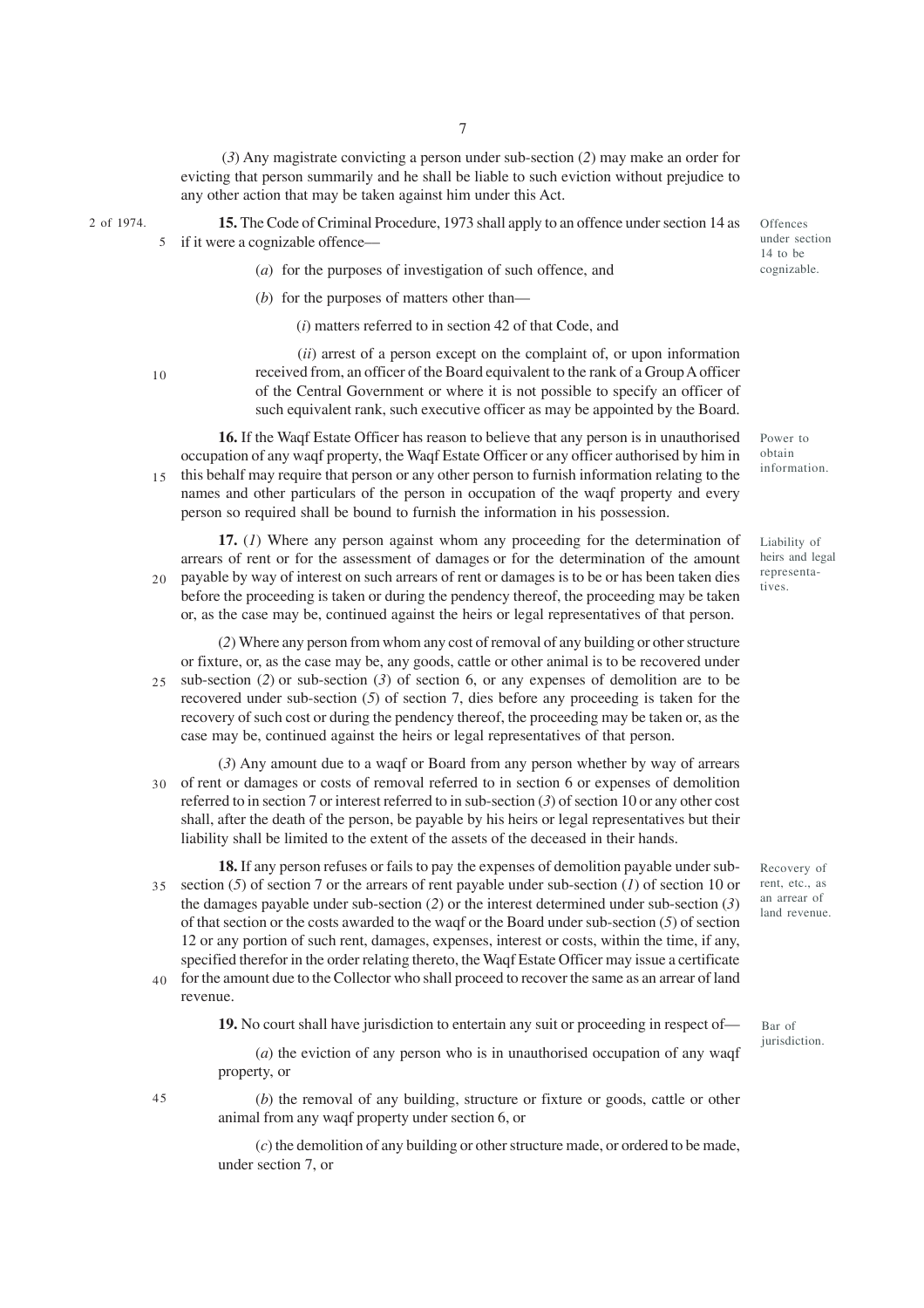(*d*) the sealing of any erection or work or of any waqf property under section 8,

(*e*) the arrears of rent payable under sub-section (*1*) of section 10 or damages payable under sub-section (*2*), or interest payable under sub-section (*3*) of that section, or

(*f*) the recovery of—

(*i*) costs of removal of any building, structure or fixture or goods, cattle or other animal under section 6, or

(*ii*) expenses of demolition under section 7, or

(*iii*) costs awarded to a waqf or Board under sub-section (*5*) of section 12, 10

or

or

(*iv*) any portion of such rent, damages, costs of removal, expenses of demolition or costs awarded to a waqf or Board.

**20.** No suit, prosecution or other legal proceeding shall lie against a waqf or Board or Waqf Estate Officer or any officer authorised by him in respect of anything which is in good faith done or intended to be done in pursuance of this Act or of any rules or orders made thereunder. 15

**21.** The Board may, by notification, published in three newspapers in the State, direct that any power exercisable by it under this Act shall, subject to such conditions, if any, as may be specified in the notification, be exercisable also by such officer of the Board as may be specified in the notification. 20

**22.** (*1*) The Central Government may, by notification in the Official Gazette, make rules for carrying out the purposes of this Act.

(*2*) In particular, and without prejudice to the generality of the foregoing power, such rules may provide for all or any of the following, matters, namely:—

(*a*) the form of any notice required or authorised to be given under this Act and the manner in which it may be served;

(*b*) the holding of inquiries under this Act;

(*c*) the procedure to be followed in taking possession of waqf properties;

(*d*) the manner in which damages for unauthorised occupation may be assessed and the principles which may be taken into account in assessing such damages; 30

(*e*) the manner in which the sealing of any erection or work or of any waqf property shall be made under sub-section (*1*) of section 8;

(*f*) the rate at which interest shall be payable on arrears of rent specified in any order made under sub-section (*1*) of section 10, or damages assessed under subsection (*2*) of that section; 35

 (*g*) the manner in which appeals may be preferred and the procedure to be followed in appeals;

(*h*) any other matter which has to be or may be prescribed.

(*2*) Every rule made under this Act shall be laid, as soon as may be after it is made, before each House of Parliament, while it is in session, for a total period of thirty days which may be comprised in one session or in two or more successive sessions, and if, before the expiry of the session immediately following the session or the successive sessions aforesaid, both Houses agree in making any modification in the rule or both Houses agree that the rule should not be made, the rule shall thereafter have effect only in such modified form or be of 40 45

5

Protection of action taken in good faith.

Delegation of Powers.

Power to make rules.

25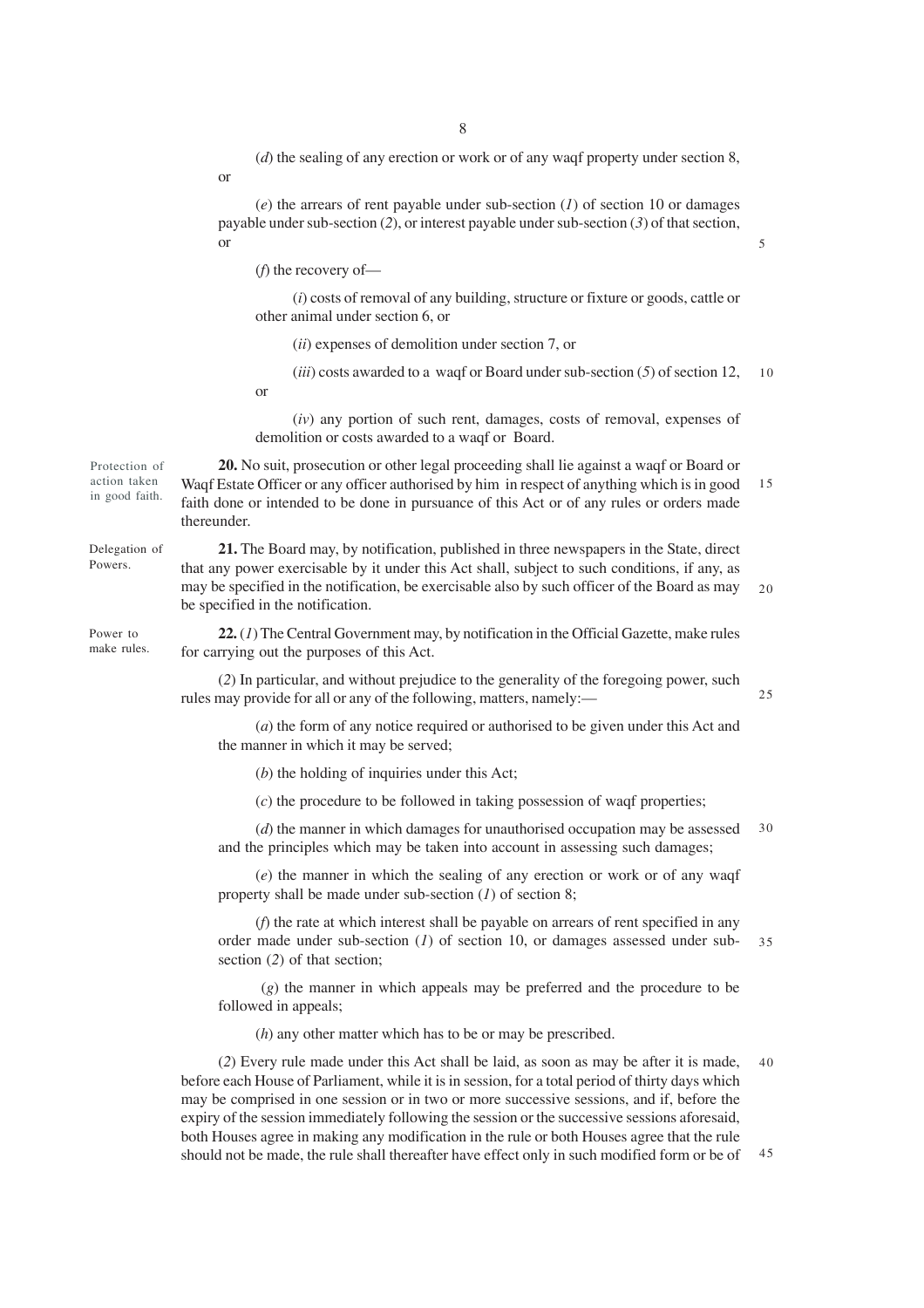no effect, as the case may be; so, however, that any such modification or annulment shall be without prejudice to the validity of anything previously done under that rule.

**23.** The provisions of this Act shall be in addition to, and not in derogation of, the provisions of any other law, for the time being in force.

Act not in derogation of any other law.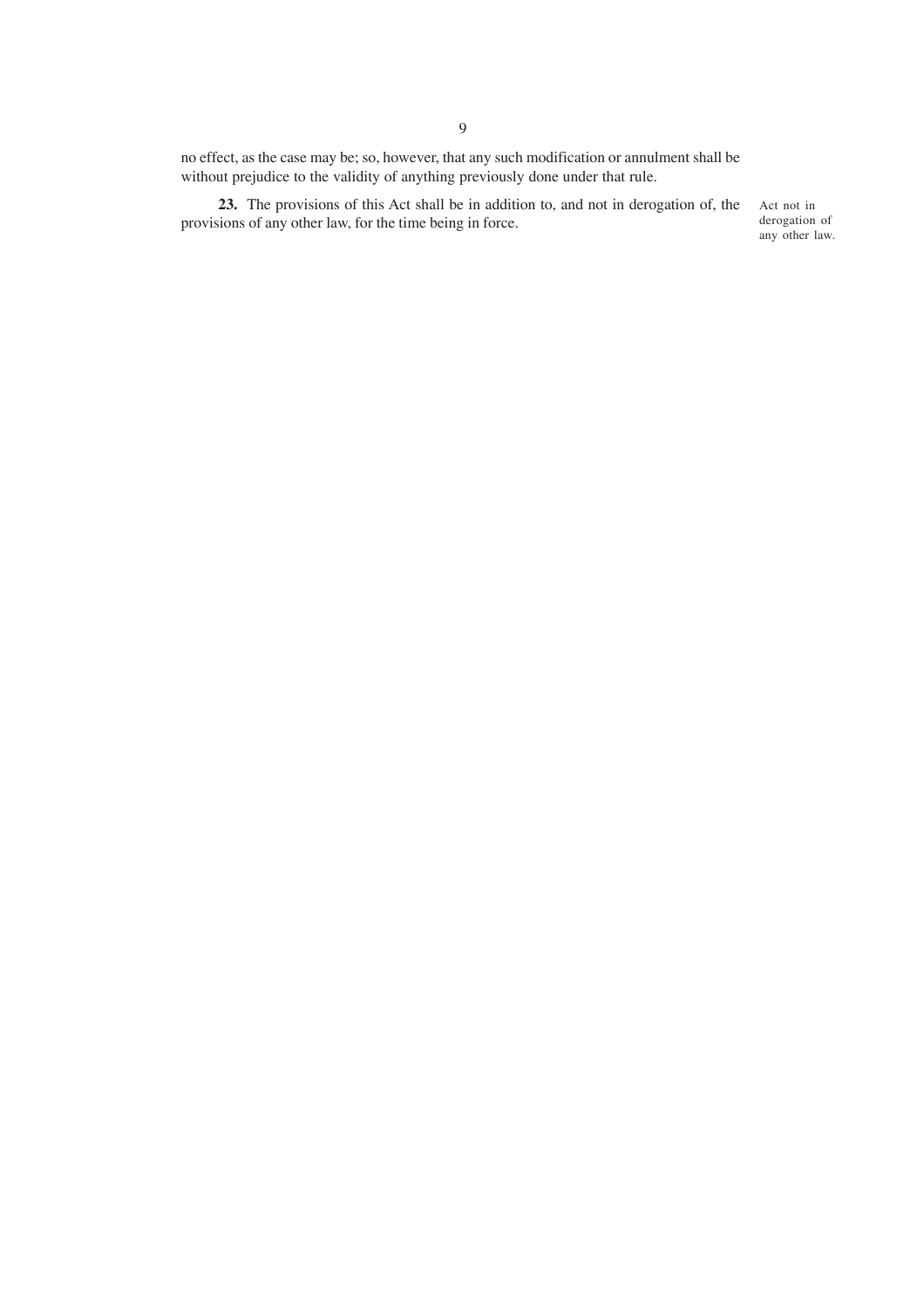## STATEMENT OF OBJECTS AND REASONS

The Waqf Act, 1995 has been amended by the Wakf (Amendment) Act, 2013 which has come into force w.e.f. 1st November, 2013. Section 54 of the Waqf Act, 1995 makes provision for removal of encroachment from the waqf properties; however, the provision is not stringent enough to deal with the encroachment or illegal occupation of waqf properties.

2. The Sachar Committee recommended that the Public Premises (Eviction of Unauthorised Occupants) Act, 1971 should be applied to waqf properties as these properties are for the benefit of the public and not for any individual. The Joint Parliamentary Committee on Waqf in its Third Report also stated that all the State Governments may bring the waqf properties under the State Public Premises (Eviction of Unauthorised Occupant) Act. However, only the State Governments of Karnataka, Rajasthan and Tripura have included Waqf in their respective States' Public Premises Acts. The Select Committee of Rajya Sabha reiterated the recommendations of the Sachar Committee and the Joint Parliamentary Committee on Waqf.

3. The Ministry of Urban Development stated that the waqf properties are not owned or hired by the Government; therefore, these cannot be covered under the Public Premises (Eviction of Unauthorised Occupants) Act, 1971. The Ministry of Law and Justice had also advised that it is not legally feasible to include Waqf in the said Public Premises (Eviction of Unauthorised Occupants) Act, 1971.

4. Therefore, Government of India proposes to bring the Waqf Properties (Eviction of Unauthorised Occupants) Bill, 2014 which would bring uniformity throughout the country and would provide for a speedy mechanism for eviction of unauthorised occupants from the waqf properties. The Bill is intended to bar the jurisdiction of the Civil Court in entertaining any suit or proceeding in this regard.

5. This Bill seeks to achieve the above objectives.

NEW DELHI; K. RAHMAN KHAN *The* 11*th February*, 2014.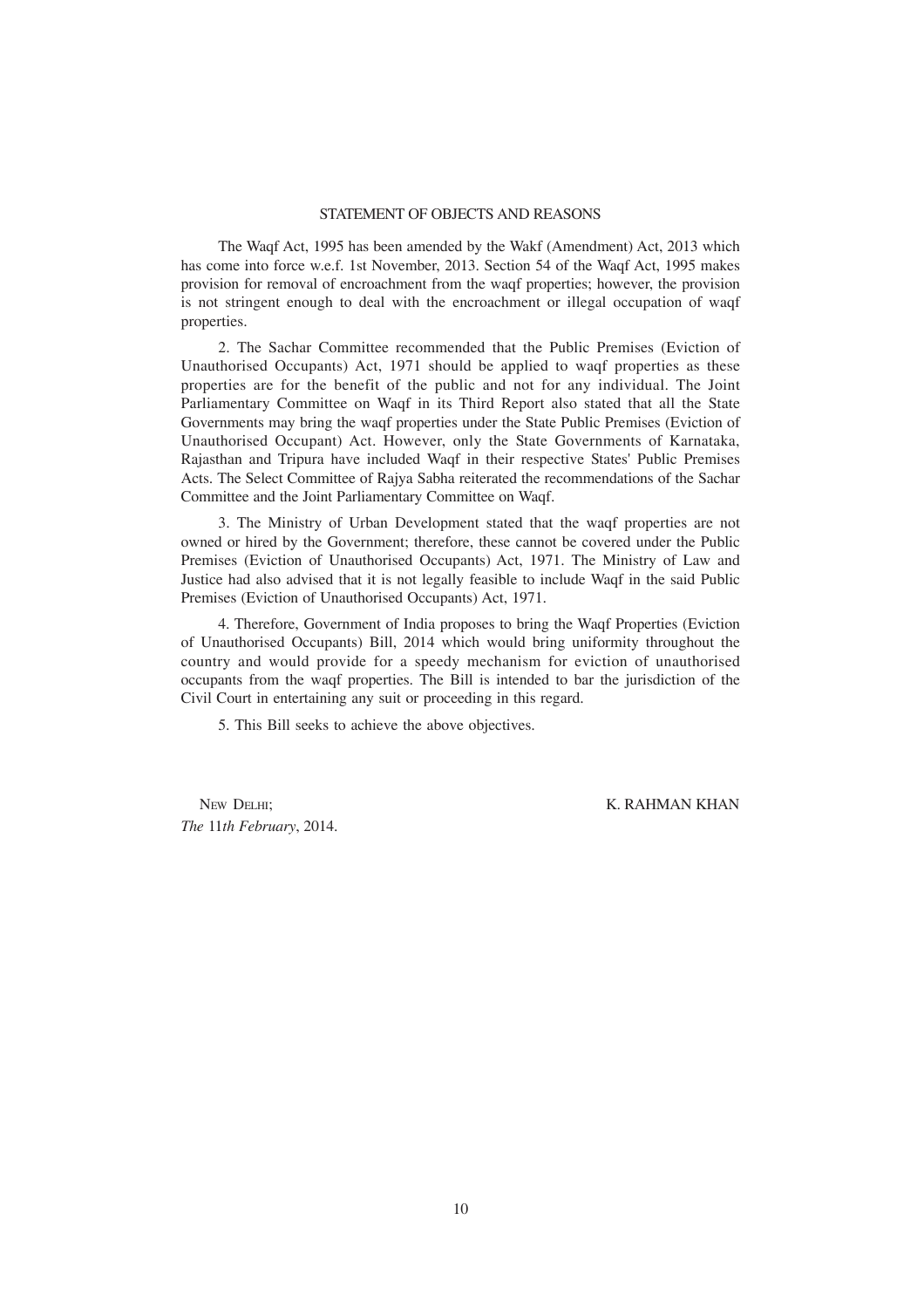## MEMORANDUM REGARDING DELEGATED LEGISLATION

Clause 22 of the Bill empowers the Central Government to make, by notification in the Official Gazette, rules for carrying out the provisions of the proposed legislation. Sub-clause (2) specifies the matters in respect of which such rules may be made. These matter, *inter alia,* include matters: (a) the form of any notice required or authorised to be given under the proposed legislation and the manner in which it may be served; (b) the holding of inquiries under the proposed legislation; (c) the procedure to be followed in taking possession of waqf properties; (d) the manner in which damages for unauthorised occupation is to be assessed and the principles which are to be taken into account in assessing such damages; (e) the manner in which the sealing of any erection or work or of any waqf property shall be made under sub-clause (1) of clause 8; (f) the rate at which interest shall be payable on arrears of rent specified in any order mode under sub-clause (1) of clause 10, or damages assessed under sub-clause (2) of that clause; (g) the manner in which appeals are to be preferred and the procedure to be followed in appeals; (h) any other matter which is to be, or may be, prescribed. Sub-clause (3) of that clause provides that every rule made by the Central Government is required to be laid, as soon as it is made, before each House of Parliament.

2. The matters in respect of which rules may be made are generally matters of procedure and administrative details and it is not practicable to provide for them in the Bill itself. The delegation of legislative powers is, therefore, of a normal character.